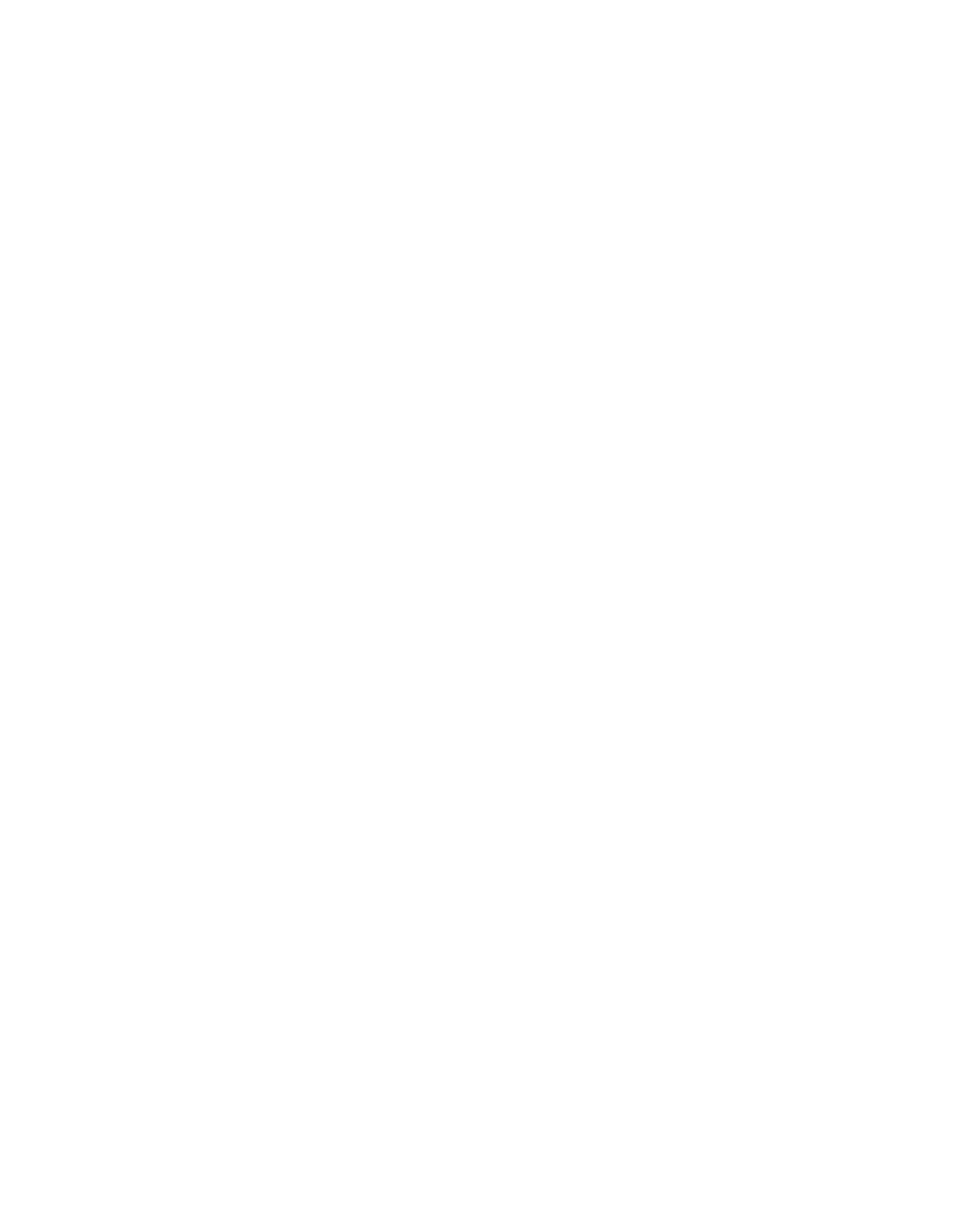

### **Background**

As in all branches of science, organization is important in the field of Biology. Scientists have devised an orderly classification system for all diversity of life, which allows for easy identification and tracing of evolutionary connections. Organisms are placed into groups called taxonomic categories based on their similarities. Some of these categories are very narrow, such as Species and Genus, while others are broad, such as the Kingdom. The Kingdom is the most inclusive taxonomic category. Organisms in similar taxonomic categories are considered related because of the similarities they share, both morphological and cellular. The more taxonomic categories two living things have in common, the more related they are.

The classification of living things is not new. Aristotle classified all living things into 2 kingdoms: plants and animals. This system proved to be adequate for large organisms. Trees and flowers are plants, while bears and cats are animals. But some living things have characteristics of both kingdoms. Today, there is no worldwide agreement in the scientific community about the number of kingdoms. One popular model for classification has 5 kingdoms: Animalia, Plantae, Fungi, Protista and Monera. These categories classify organisms based on characteristics such as cell structure, tissue structure, nutritional requirements and developmental patterns. There are specific characteristics that an organism must possess to belong to a specific kingdom. Some of these characteristics are not visible without the aid of a microscope. Below are short descriptions and three major qualifying characteristics for each of the five kingdoms.

#### **Animals**

*Structural Organization* – multicellular, cells organized into tissues, tissues organized into organs *Cell structure* – cells are eukaryotic (the DNA is found in a nucleus), no cell wall is present *Nutrition* – ingestion and internal digestion

 There are more species in kingdom Animalia than in any other kingdom. Organisms such as humans, fish, birds and even insects are members! Typically, animal cells a have a rounded shape, although this is not necessarily the case. For example, nerve cells are long and thin with hairlike projections at either end, which help to make connections with other cells. Muscle cells are long, thin and stretchy to allow for the extension and contraction of muscle tissue. Animals must acquire their nutrients from the environment, as opposed to other organisms that can make their own food.

#### **Plants**

*Structural Organization* – multicellular, cells organized into tissues, tissues organized into organs *Cell Structure* - cells are eukaryotic, a cell wall is present *Nutrition* – photosynthesis

 Plant cells have organelles called chloroplasts, which contain the green pigment chlorophyll. Chlorophyll is the substance that allows plants to absorb sunlight, which is used as energy to fuel the making of food inside a plant's cells. The use of sunlight as energy for food production is called photosynthesis. This metabolic process requires  $CO<sub>2</sub>$  as well as sunlight, and produces  $O<sub>2</sub>$  as a by-product. Because of this, plants play an important ecological role. They produce oxygen for other living things, and use the carbon dioxide that is produced as a waste product in other living things. Additionally, plant cells have a sturdy cell wall made of the sugar cellulose that surrounds the cell membrane. This outer covering provides strength to plant cells, and compensates for the absence of a skeletal system. The cell wall gives the plant cell a brick-like or rectangular appearance.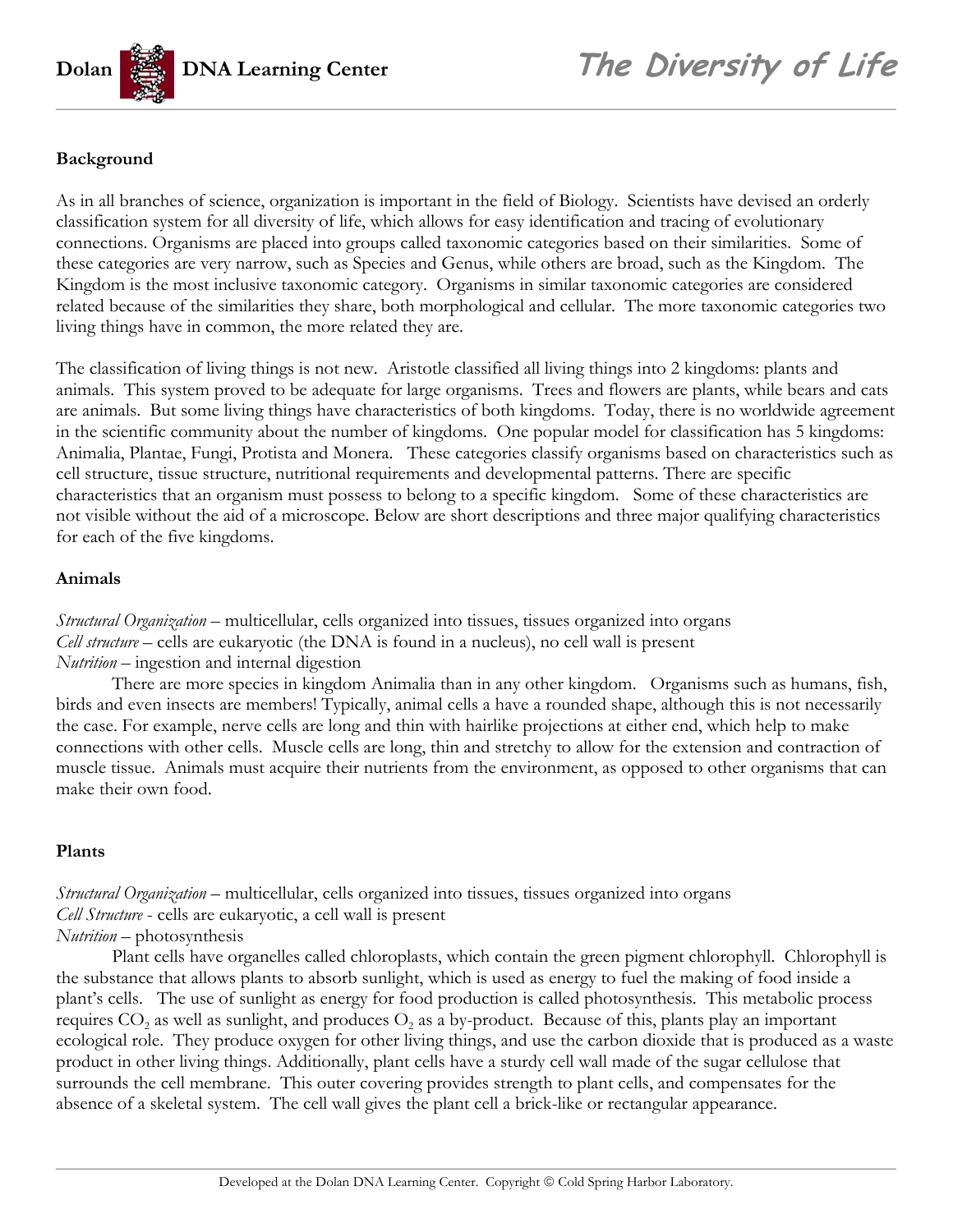

#### **Fungi**

*Structural Organization* – multicellular (cells organized into tissues, tissues organized into organs) or unicellular (a single cell that can survive without other cells)

*Cell Structure* – cells are eukaryotic, cell wall present

*Nutrition* – external digestion, absorption

 Most people would consider mushrooms and molds plants, but taxonomically they are quite different. Their cells do have cell walls and nuclei like a plant, but they cannot photosynthesize, which is why they lack the green color typical of plants. Most fungi must digest nutrients externally (extracellular digestion) by secreting enzymes onto a food source through small projections called hyphae, and then absorbing the nutrients. For example, the fungus that causes Athlete's Foot digests the cells on our feet and absorbs the nutrients. A mushroom grows on an old log by digesting it and absorbing its nutrients. Through external digestion, fungi play an important ecological role by releasing nutrients back into the soil. This is why fungi are known as decomposers. Fungi can be either multicellular like a mushroom, or unicellular like yeast.

#### **Protists**

*Structural Organization* – unicellular or simple multicellular

*Cell Structure* – cells are eukaryotic

*Nutrition* – ingestion, photosynthesis

 Of all five kingdoms, kingdom Protista is the most diverse. There are many unique protists, with combinations of characteristics that make them similar to both animals AND plants. For example, the amoeba is a unicellular protist that can ingest food particles by engulfing them with its pseudopods (false feet), and digesting them internally like an animal. This is called phagocytosis. The amoeba changes its form due to its mode of locomotion. To move, cytoplasm streams into and out of the pseudopods, or temporary projections, causing the cell to slide forward. The Euglena is a unicellular protist that has chloroplasts, which contain chlorophyll. It can photosynthesize like a plant, OR ingest food like an animal. To move, the Euglena oscillates its hair like tail, called a flagellum, like a propeller. Algae also belong to kingdom protista, although they physically resemble plants and photosynthesize. Seaweeds, a type of algae that looks like a plant, such as Rockweed, are colonies of unicellular protists. They are also considered simple multicellular protists.

#### **Monera**

#### *Structural Organization* – unicellular

*Cell Structure* – cells are prokaryotic (DNA is not found in a nucleus, rather it floats in the cytoplasm) *Nutrition* – absorption

 Kingdom Monera represents the smallest, most numerous creatures on Earth: bacteria. Bacteria cells are much smaller than the cells of any other kingdom. They can be visualized at 400X magnification, but they look like small specks. Typically bacteria come in three shapes: cocci (spherical), bacilli (rod) and spirilli (spiral). Not all bacteria are harmful, in fact most bacteria are harmless to humans, and some are even helpful! Of the 5,000 known species of bacteria, only about 1% are harmful to humans. *E.coli* that live in our large intestines help us to digest food and produce vitamin K, which plays an important role in blood clotting. Bacteria on our skin eat mold spores that land on exposed areas. Bacteria in our mouths eat food particles that get stuck between our teeth. Bacteria cells are unique because they are prokaryotic. The DNA is not contained and organized within a nucleus. It is hypothesized that prokaryotic cells were the first to thrive on Earth and that eukaryotic cells evolved thousands of years later.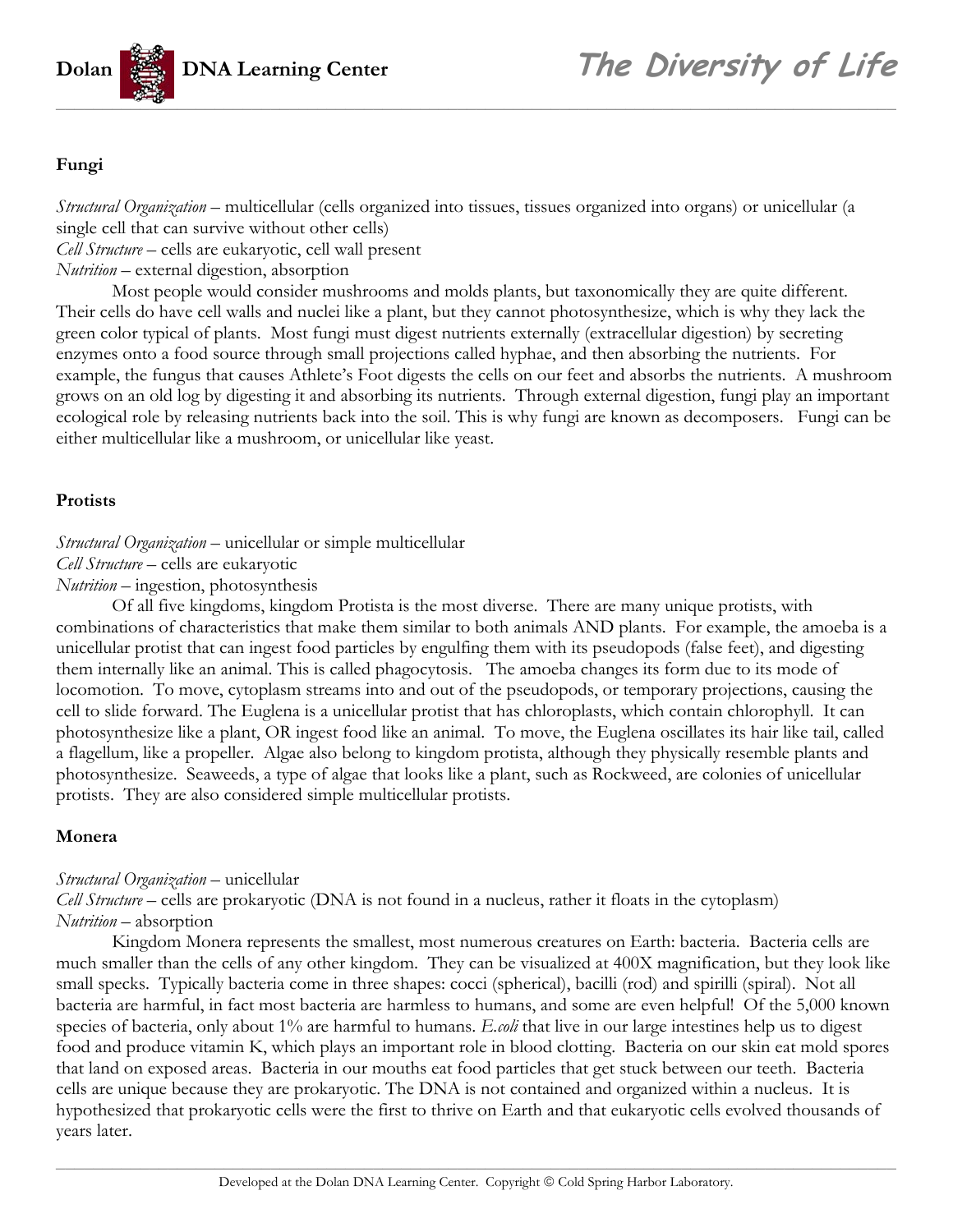

#### **Description of Activity**

During this one-hour lesson for students in grades 5-8, students will explore the diversity of life and become familiar with the Linnaean system of classification. Students will use compound microscopes to observe various cells from representative groups of life.

#### **Learning Outcomes**

Students will:

- appreciate the necessity and history of classification
- understand how taxonomists classify known organisms
- become familiar with the parts and function of a compound microscope
- observe and identify various cell components

#### **Assumptions of Prior Knowledge**

Students should know that all living things are composed of cells. They should also have a basic understanding of the structure and function of a cell. Finally, an introduction to the characteristics of all living things (to help distinguish between living and non-living), as well as familiarity with basic life functions is helpful.

#### **Misconceptions**

Students sometimes believe that living things that appear physically similar belong to the same species. They also may assume that there is only one way to classify living things. Not only do scientists rely on physical similarities and differences, but they can also use genetics to demonstrate relatedness. Finally, students may believe that living things are in fact non-living because they do not understand how organisms carry out certain life functions.

#### **Lesson**

#### **Materials and Equipment**

Per student pair:

- 1 compound light microscope (objectives 40X, 100X) and 400X)
- Microscope slides (all can be purchased prepared, some can be prepared in class):
- 1-2 Human epithelial (cheek cells) slides
- 1 Onion or Elodea slide
- 1 *Penecillium* mold slide (prepared) or Baker's Yeast slide
- 1 Amoeba, Euglena, (or any other proterozoa) slides
- 1 Bacteria slide any type (prepared)
- 1 Microslide Viewer (These can be used to view bacteria cells with greater magnification. They are small plastic viewers that come with strips of photographs taken with an electron microscope.)

If preparing microscope slides in class, you will need the following materials for each student pair:

Human Epithelial (cheek cells):

- 2 Tongue depressors
- 2 Glass or plastic microscope slides
- 2 Glass or plastic cover slips
- 2-3 drops of Methylene blue stain
- Dropper for stain

Onion Bulb or Elodea:

- Onion bulb skin or Elodea leaves
- 1 Glass or plastic microscope slide
- 1 Glass or plastic cover slip
- 2-3 drops of Lugol's iodine solution (for onion only)
- Dropper for Lugol's iodine solution

#### Yeast:

*\_\_\_\_\_\_\_\_\_\_\_\_\_\_\_\_\_\_\_\_\_\_\_\_\_\_\_\_\_\_\_\_\_\_\_\_\_\_\_\_\_\_\_\_\_\_\_\_\_\_\_\_\_\_\_\_\_\_\_\_\_\_\_\_\_\_\_\_\_\_\_\_\_\_\_\_\_\_\_\_\_\_\_\_\_\_\_\_\_\_* 

- 1 packet of Baker's yeast
- 1 cup warm water
- 1 Glass or plastic microscope slide
- 1 Glass or plastic cover slip
- 2-3 drops Methylene blue stain
- Dropper for stain

#### Protists:

- Live protists- from pond water or Carolina Biological
- 1 Glass or plastic welled microscope slide
- 1 Glass or plastic cover slip
- Dropper to transfer sample to microscope slide
- "Proto-Slo"- a quieting solution to slow protists- 15 ml bottle from Carolina Biological

#### **Purchasing Information**

- Prepared microscope slides Carolina Biological Supply Company
- Blank microscope slides- Fisher Scientific
- Microscope cover slips- Fisher Scientific
- Methylene Blue (1%)- Fisher Scientific
- Transfer pipets- VWR Scientific
- Tongue depressors- Oriental Trading Company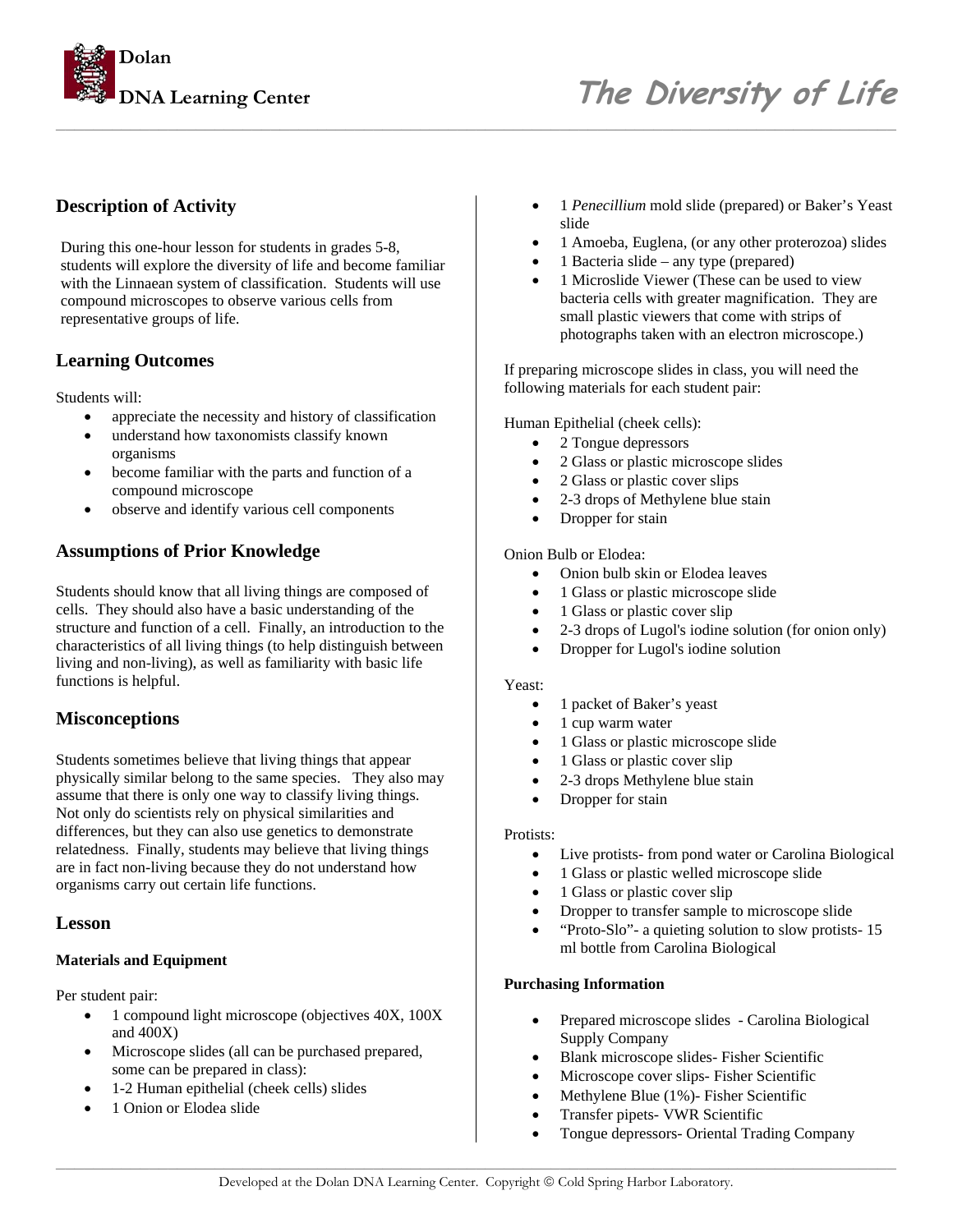

• Microslide viewers – Carolina Biological Supply Company

#### **Before Class**

- Photocopy the student observation sheets and worksheets.
- Prepare wet mounted slides.

#### **During Class**

- Begin the lesson by asking students to think of and write down a particular food item that can be acquired at the grocery store. Students should write down specific details about the selected item. Poll the class: how many of the chosen items could be found in frozen foods, the bakery section, or the dairy section etc...? Choosing the section with the largest show of hands, continue to inquire about the individual food products by aisle, shelf and finally exact brand and location until only one person's item has been identified. How long would it normally take to locate that item in the store? How long would it take if the store manager decided not to stock the items on shelves, but left all deliveries in a pile on the floor?
- Introduce the need for organization, not only in daily life, but also in science. By classifying or categorizing items they become easier to locate and identify.
- Over 2000 years ago, Aristotle placed all known organisms into two groups: plants and animals. Today, some classification systems include more groups. Why might thay be?
- Taxonomy is the use of taxons, or groups, to classify living things developed by Carolus Linnaeus in the 1700's. If time permits, the teacher can review the seven common taxonomic categories from species through kingdom, and explain how they are hierarchical, and range from including only one type of living thing (species) to very inclusive (kingdom). The taxonomic breakdown for humans is:

| Kingdom: | Eukarya (most inclusive)  |
|----------|---------------------------|
| Phylum:  | Chordata                  |
| Class:   | Mammalia                  |
| Order:   | Primata                   |
| Family:  | Hominidae                 |
| Genus:   | Homo                      |
| Species: | Sapiens (least inclusive) |
|          |                           |

- Most students will recognize *Homo sapiens*, the scientific name for humans. Classifying organisms in this way requires analysis of similarities and differences in both cellular and structural characteristics.
- Review basic cellular structure and function.
- Introduce the microscope as a tool for analyzing microscopic specimens such as cells. Make sure to explain that microscopes not only magnify, but also resolve images. Point out that there is an ocular lens in the eyepiece (10X) as well as objective lenses (4X, 10X and 40X) in the rotating objectives. Depending on which objective is being used to view a specimen, it can be magnified from 40X to 400X. Mention that the fine and course adjustment knobs are for resolving, or focusing an image.
- Explain what types of cells students will observe as representatives of the different branches of life, and make sure students write these down on their observation sheets.
- If students are preparing their own cheek cell slides, demonstrate how to carefully rub the inner lining of the cheek to remove cells, place them on a clean slide, stain with Methylene blue, cover with a cover slip and blot with a paper towel to absorb excess dye. Make sure to point out proper handling (always on the edges) of a glass slide and cover slip to prevent fingerprints in the field of view.
- The Diversity Flowchart should be provided as each specimen is passed out and observed.
- Make sure that students record all observations on the appropriate observation sheets. They should note the different cell shapes and structures, and label them accordingly.

#### **Analysis and Discussion**

- Compare and contrast all of the characteristics that were observed. Use the accompanying summary chart to compile observations.
- Discuss how examining the DNA of different organisms has shed light on their relatedness.
- Discuss the evolutionary relationships between all living organisms.
- Demonstrate how some organisms can be placed in more than one category.
- Discuss various alternate methods of classification.

#### **Further Explorations**

Students can experiment with observing and preparing different specimens, leading to the discovery of the benefits and limits of a compound light microscope.

Students can choose individual groups, orders, families or species to research and present to the class.

Introduce or reinforce organizational variability. Provide groups of students with varying but similar objects, such as a set of nuts and bolts or various types of candy. Ask the groups

*\_\_\_\_\_\_\_\_\_\_\_\_\_\_\_\_\_\_\_\_\_\_\_\_\_\_\_\_\_\_\_\_\_\_\_\_\_\_\_\_\_\_\_\_\_\_\_\_\_\_\_\_\_\_\_\_\_\_\_\_\_\_\_\_\_\_\_\_\_\_\_\_\_\_\_\_\_\_\_\_\_\_\_\_\_\_\_\_\_\_*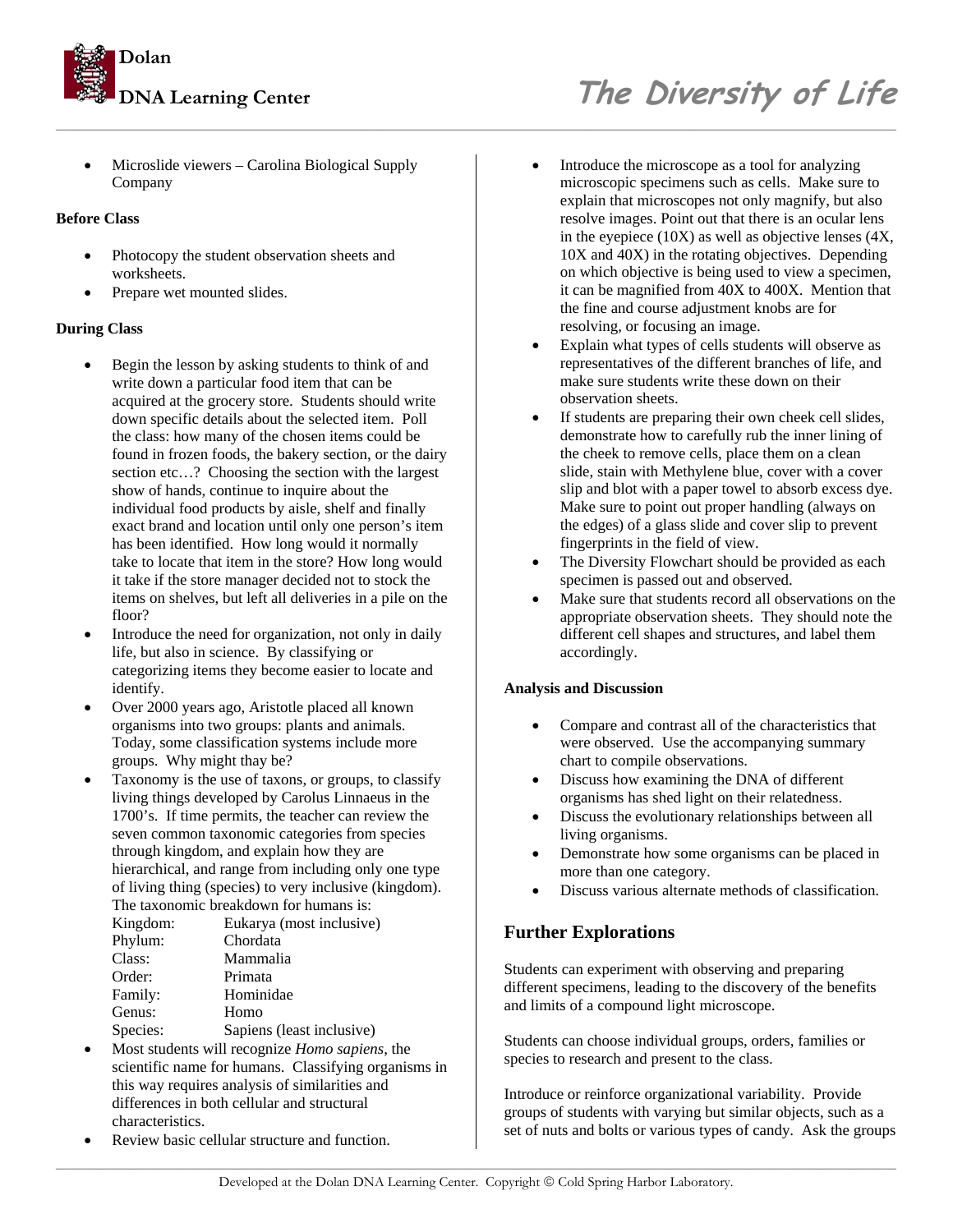

to classify a set of objects by grouping them by similarities and/or differences. Students can create an organizational chart to guide individuals to a specific object.

#### **Resources**

<http://www.fi.edu/tfi/units/life/> A Franklin Institute website

[http://www.bowfinprintworks.comlistpages/phylumspecieslist.](http://www.bowfinprintworks.comlistpages/phylumspecieslist.html) [html](http://www.bowfinprintworks.comlistpages/phylumspecieslist.html)

Animal kingdom species count by phylum

[http://www.park.edu/bhoffman/courses/bi225/labs/Dichotomo](http://www.park.edu/bhoffman/courses/bi225/labs/Dichotomous%20Keys%202.htm) [us%20Keys%202.htm](http://www.park.edu/bhoffman/courses/bi225/labs/Dichotomous%20Keys%202.htm)

Introduction to dichotomous keys using various beans and then plants

#### [http://ebiomedia.com/gall/gallery\\_mail.html](http://ebiomedia.com/gall/gallery_mail.html)

BioMEDIA Galleries: Images of bacteria, teacher's guides, microscopy

#### **Correlations**

#### **New York State**

NYS Standard 4: Science *The Living Environment*

- Living things are both similar to and different from each other and nonliving things.
- Plants and animals depend on each other and their physical environment.

#### **National**

Content Standard C: Life Sciences Diversity and Adaptations of Organisms

- Millions of species of animals, plants, and microorganisms are alive today. Although different species might look dissimilar, the unity among organisms becomes apparent from an analysis of internal structures, the similarities of their chemical processes, and the evidence of common ancestry.
- Biological evolution accounts for the diversity of species developed through gradual processes over many generations. Species acquire many of their unique characteristics through biological adaptation, which involves the selection of naturally occurring variations in populations. Biological adaptations include changes in structures, behaviors, or physiology that enhance survival and reproductive success in a particular environment.

Extinction of a species occurs when the environment changes and the adaptive characteristics of a species are insufficient to allow its survival. Fossils indicate that many organisms that lived long ago are extinct. Extinction of species is common; most of the species that have lived on earth no longer exist.

#### **AAAS Benchmarks**

*\_\_\_\_\_\_\_\_\_\_\_\_\_\_\_\_\_\_\_\_\_\_\_\_\_\_\_\_\_\_\_\_\_\_\_\_\_\_\_\_\_\_\_\_\_\_\_\_\_\_\_\_\_\_\_\_\_\_\_\_\_\_\_\_\_\_\_\_\_\_\_\_\_\_\_\_\_\_\_\_\_\_\_\_\_\_\_\_\_\_* 

Standard A: Diversity of Life

- A great variety of kinds of living things can be sorted into groups in many ways.
- Features used for grouping depend on the purpose of the grouping.
- One of the most general distinctions among organisms is between plants, which use sunlight to make their food, and animals, which consume energy-rich foods. Some kinds of organisms, many of them microscopic, cannot be neatly classified as either plants or animals.
- Animals and plants have a great variety of body plans and internal structures hat contribute to their being able to make or find food and reproduce.
- Similarities among organisms are found in internal anatomical features, which can be used to infer the degree of relatedness among organisms. In classifying organisms, biologists consider details of internal and external structures to be more important than behavior or general appearance.
- For sexually reproducing organisms, a species comprises all organisms that can mate with one another to produce fertile offspring.
- All organisms, including the human species, are part of and depend on two main interconnected global food webs. One includes microscopic ocean plants, the animals that feed on them and finally the animals that feed on those animals. The other web includes land plants and animals that feed on them, and so forth. The cycles continue indefinitely because organisms decompose after death to return food material to the environment.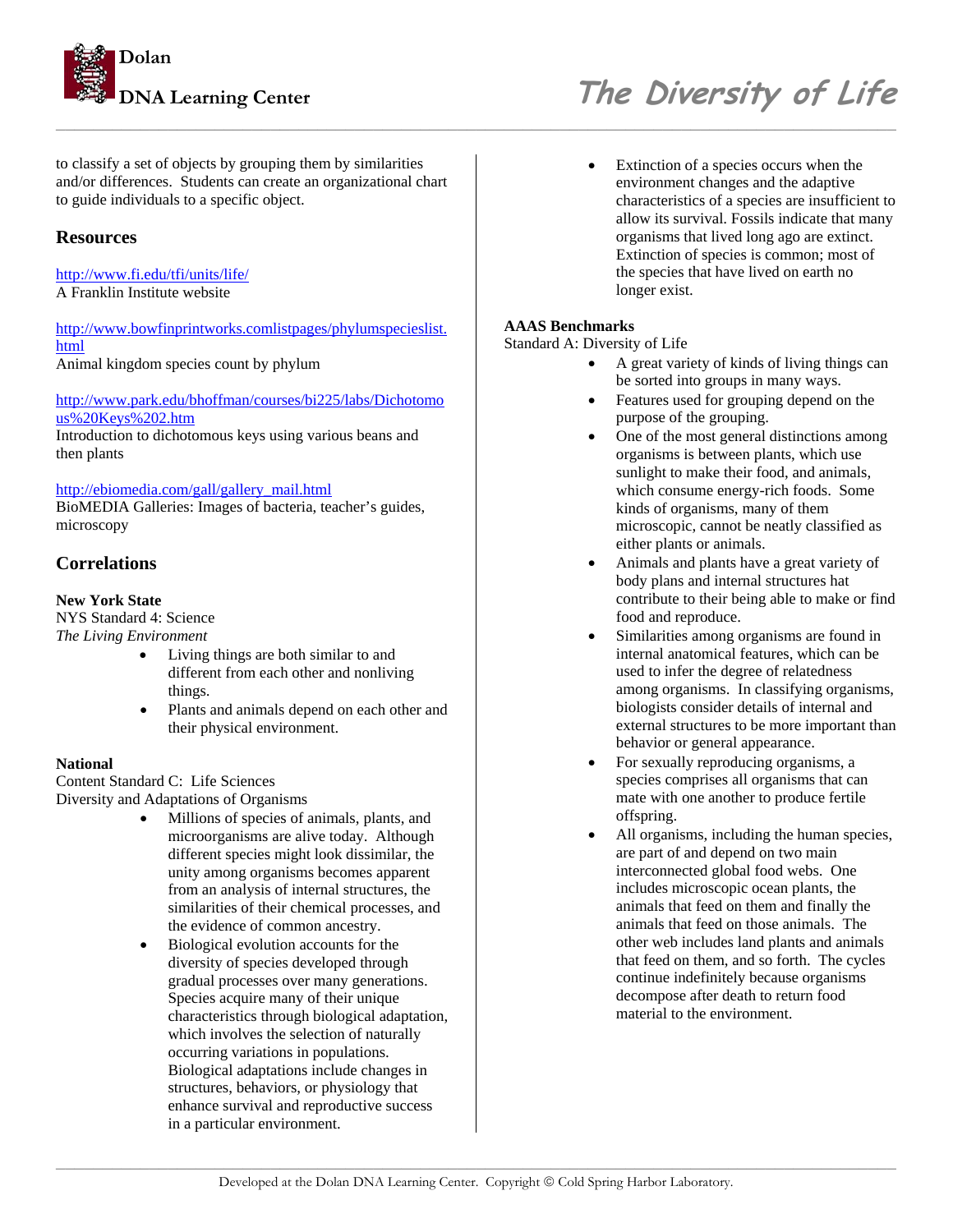# **The Characteristics of Living Things**

## **Cells**

All living things are made of cells. Cells are the building blocks of life. All cells come from pre-existing cells.

## **Organization**

All life is organized at molecular and cellular levels. Cell structures called organelles carry out specific cell functions. In multicellular organisms cells are organized into tissues, tissues are organized into organs and organs are organized into systems.

## **Energy Use**

All organisms use energy for growth and development.

## **Response to the Environment**

Living things respond to changes in the environment.

## **Movement**

Living things can move. Movement allows organisms to find food, mates and safety. Parts of plants can move also; stems and leaves bend toward sunlight.

## **Chemical Activities**

Living things perform complex chemical activities. Chemical reactions, such as the building up and breaking down of molecules, are essential to life.

## **Growth**

All living things grow. Growth occurs through cell division. When multicellular organisms grow, they are accumulating cells and becoming more complex, not necessarily "bigger."

## **Reproduction**

Living things reproduce or create more of themselves.

## **Adaptation**

Adaptations are changes in traits that give an organism an advantage in its environment and prove to be beneficial to the survival of an organism. To have an adaptation, a change must occur in the genes associated with a trait. If this trait promotes reproductive success, then it may be passed down to future generations.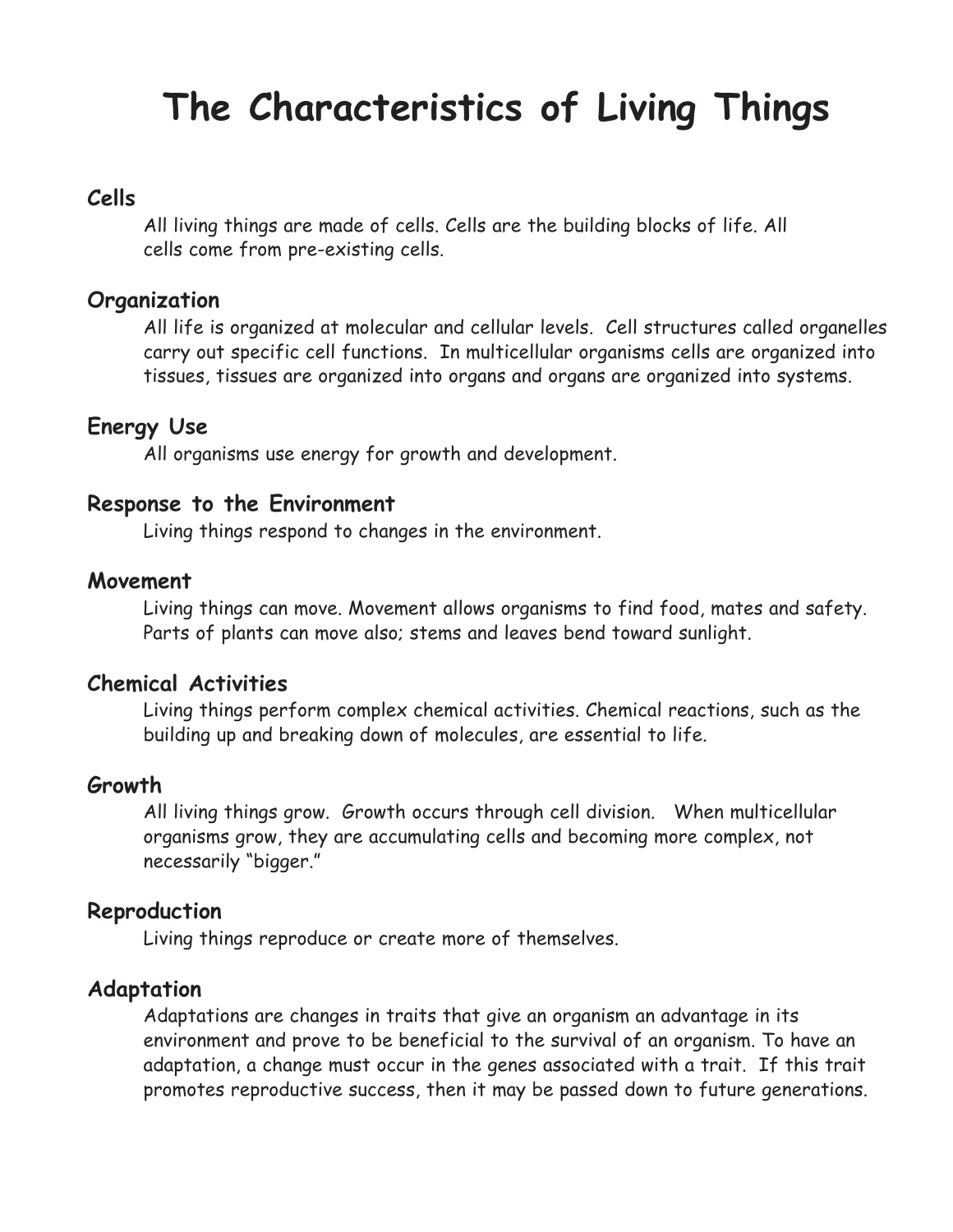# **Compound Light Microscopes Parts and Functions**

## A. **Coarse adjustment**

Used for resolving images under the low power objective lens only.

## B. **Fine adjustment**

Used for resolving images under the medium and high power objective lenses.

## C. **Objectives/Lenses**

For magnification. Low Power - 4X Medium Power - 10X High Power - 100X

## D. **Arm**

Used to tilt, lift and carry microscope.

## E. **Stage Clips**

Holds microscope slide in position.

## F. **Base**

Supports microscope. To properly carry microscope, place one hand under the base and one hand around the arm.

## G. **Eyepiece**

Contains the ocular lens, with a magnification of 10X.

## H. **Stage**

Place for viewing the slide.

## I. **Diaphragm**

Regulates the amount of light coming through the stage opening.

## J. **Mirror or Illuminator**

Provides light to illuminate the specimen.

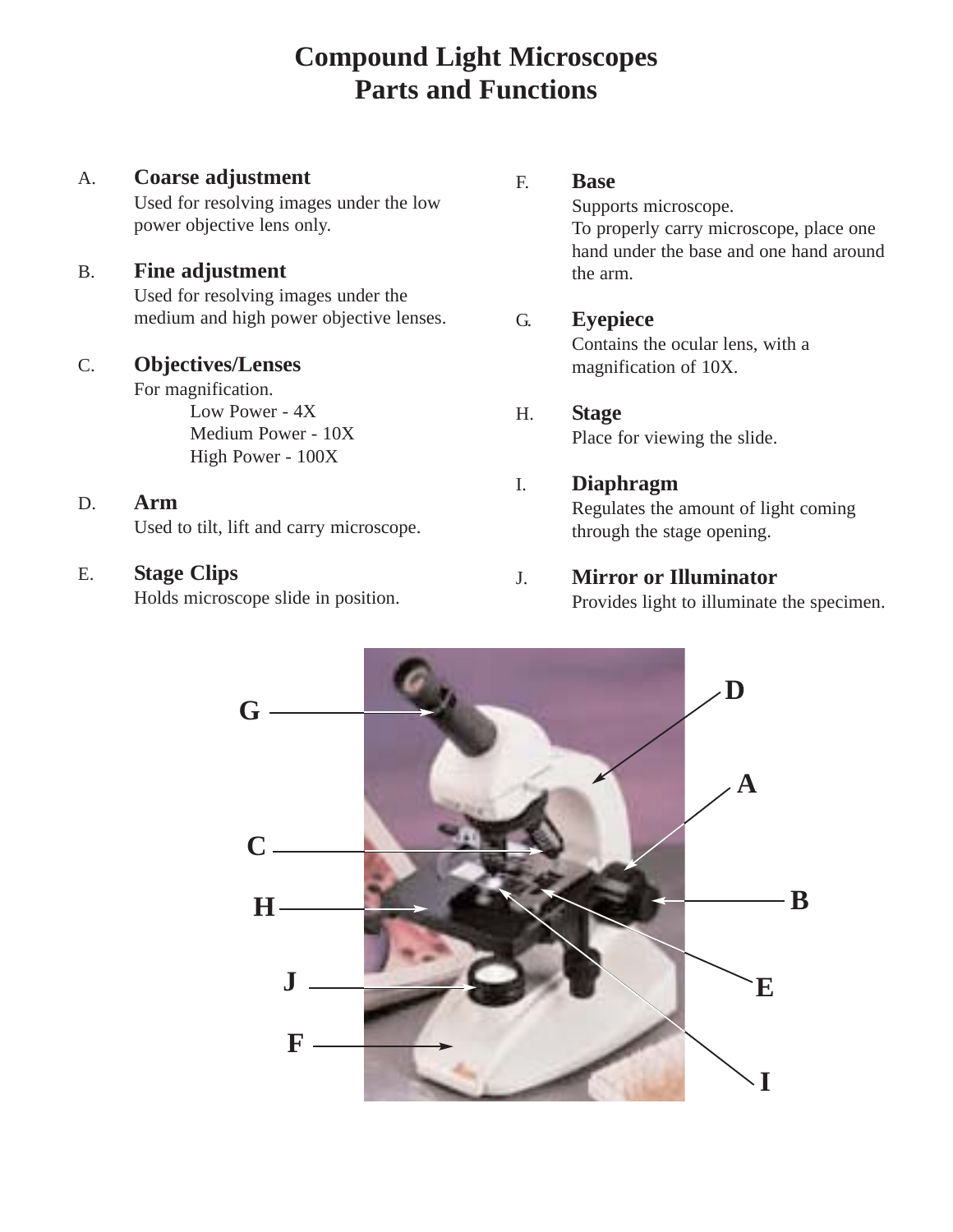

Animals

*Danaus plexippus* Monarch butterfly *Canis familiaris*





## **Diagram of Observations:**

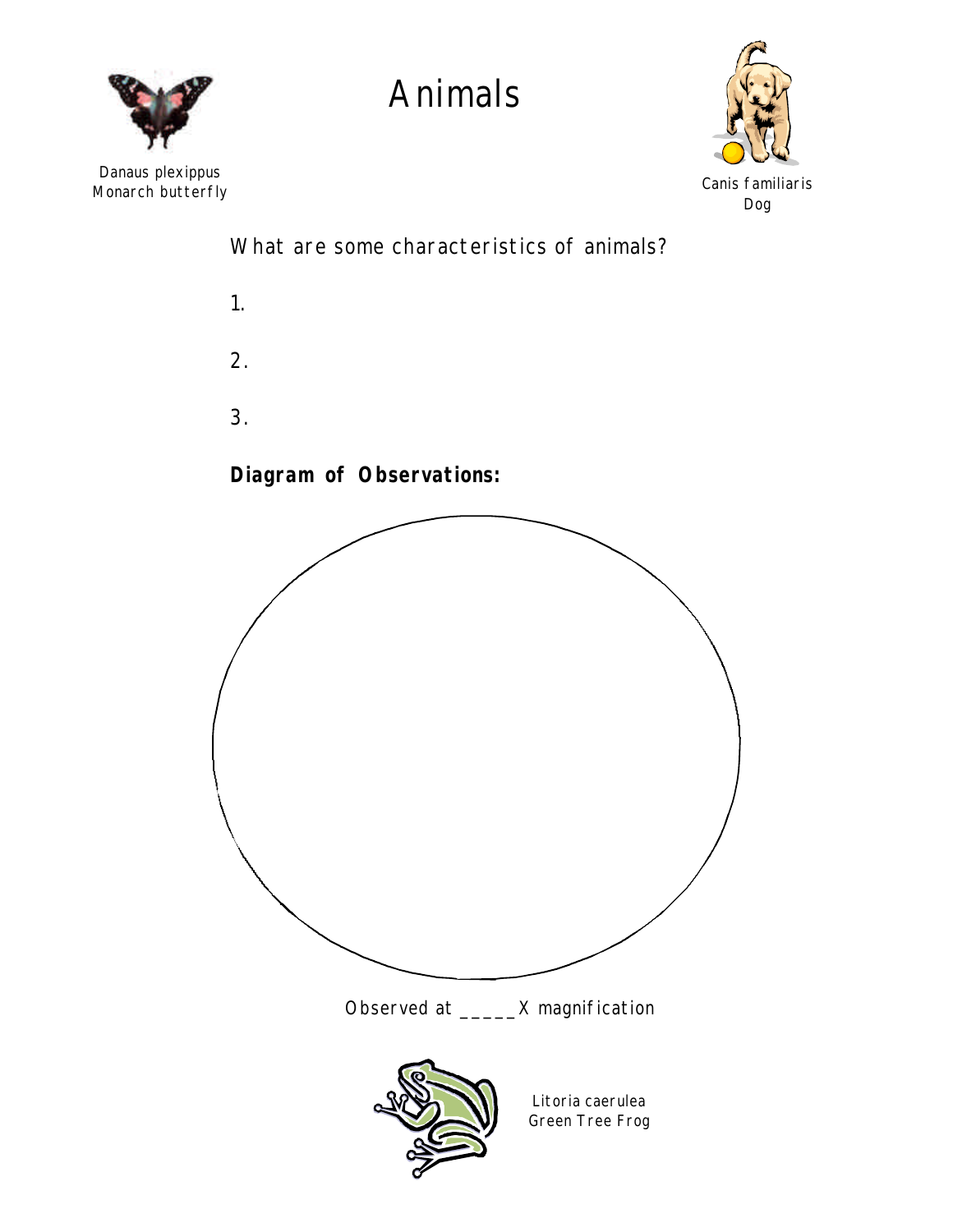

# Plants



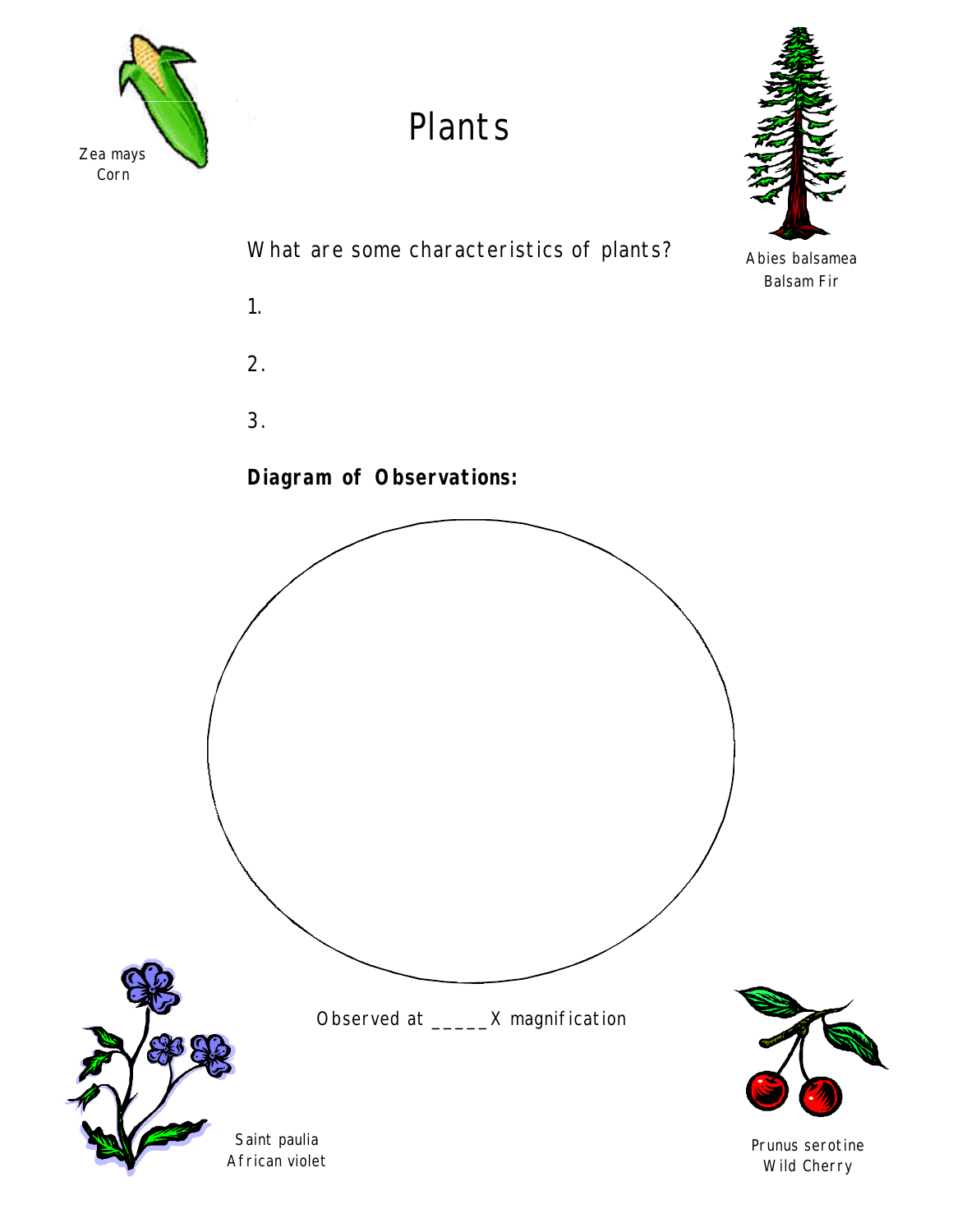

Fungi



## What are some characteristics of fungi?

- 1.
- 
- 2.
- 3.

## **Diagram of Observations:**

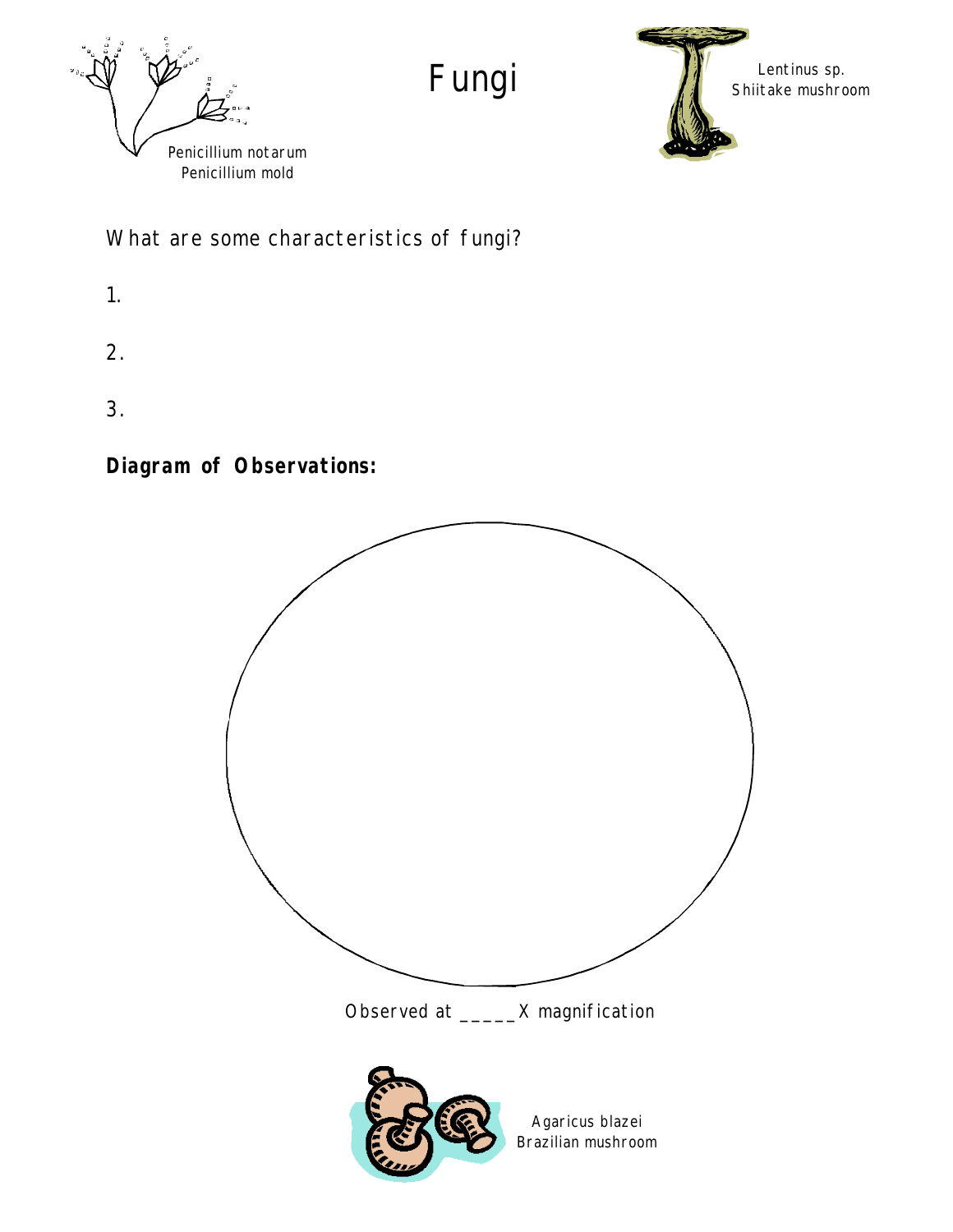

# Protists



What are some characteristics of protists?

- 1.
- 2.
- 3.

## **Diagram of Observations:**